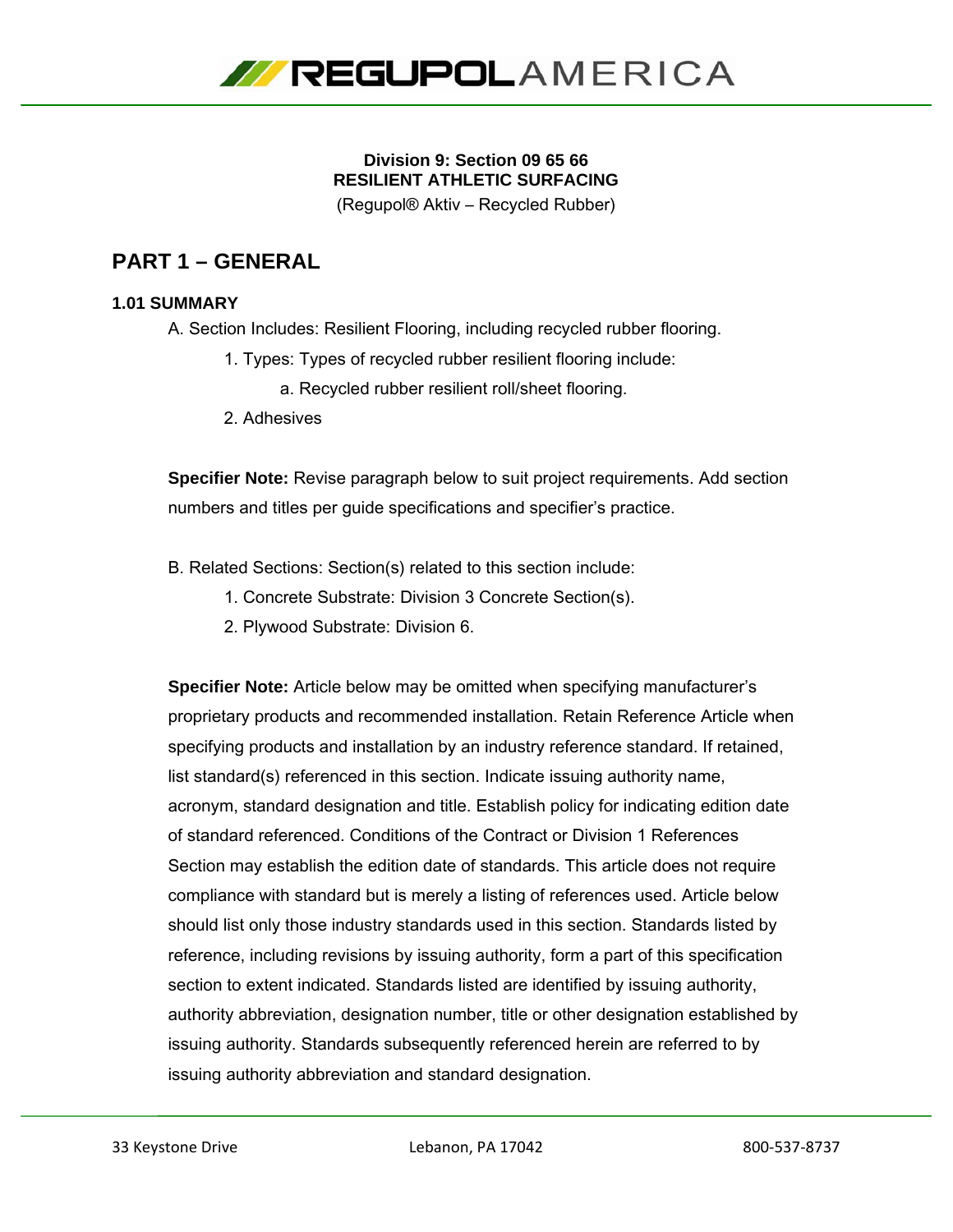

#### **1.02 REFERENCES**

- A. Standards listed by reference, including revisions by issuing authority, form a part of this specification section to extent indicated. Standards listed are identified by issuing authority, authority abbreviation, designation number, title or other designation established by issuing authority. Standards subsequently referenced herein are referred to by issuing authority abbreviation and standard designation.
- B. American Society for Testing and Materials (ASTM):

1. ASTM D3676 Standard Specification for Rubber Cellular Cushion Used for Carpet or Rug Underlay

2. ASTM D2240 Standard Test Method for Rubber Property-Durometer Hardness

3. ASTM D412 Standard Test Methods for Vulcanized Rubber and

Thermoplastic Rubbers and Thermoplastic Elastomers – Tension**.** 

- 4. ASTM D624 Standard Test Method for Tear Strength of Conventional Vulcanized Rubber and Thermoplastic Elastomers
- 5. ASTM F137 Test Method for Flexibility of Resilient Flooring Materials.

6. ASTM F710 Practice for Preparing Concrete Floors and Other Monolithic Floors to Receive Resilient Flooring.

7. ASTM F925 Test Method for Resistance to Chemicals of Resilient Flooring.

#### **1.03 SYSTEM DESCRIPTION**

A. Performance Requirements: Provide recycled rubber resilient flooring, which has been manufactured and installed to maintain performance criteria stated by manufacturer without defects, damage or failure.

#### **1.04 SUBMITTALS**

A. General: Submit listed submittals in accordance with Conditions of the Contract and Division 1 Submittal Procedures Section.

B. Product Data: Submit product data, including manufacturer's guide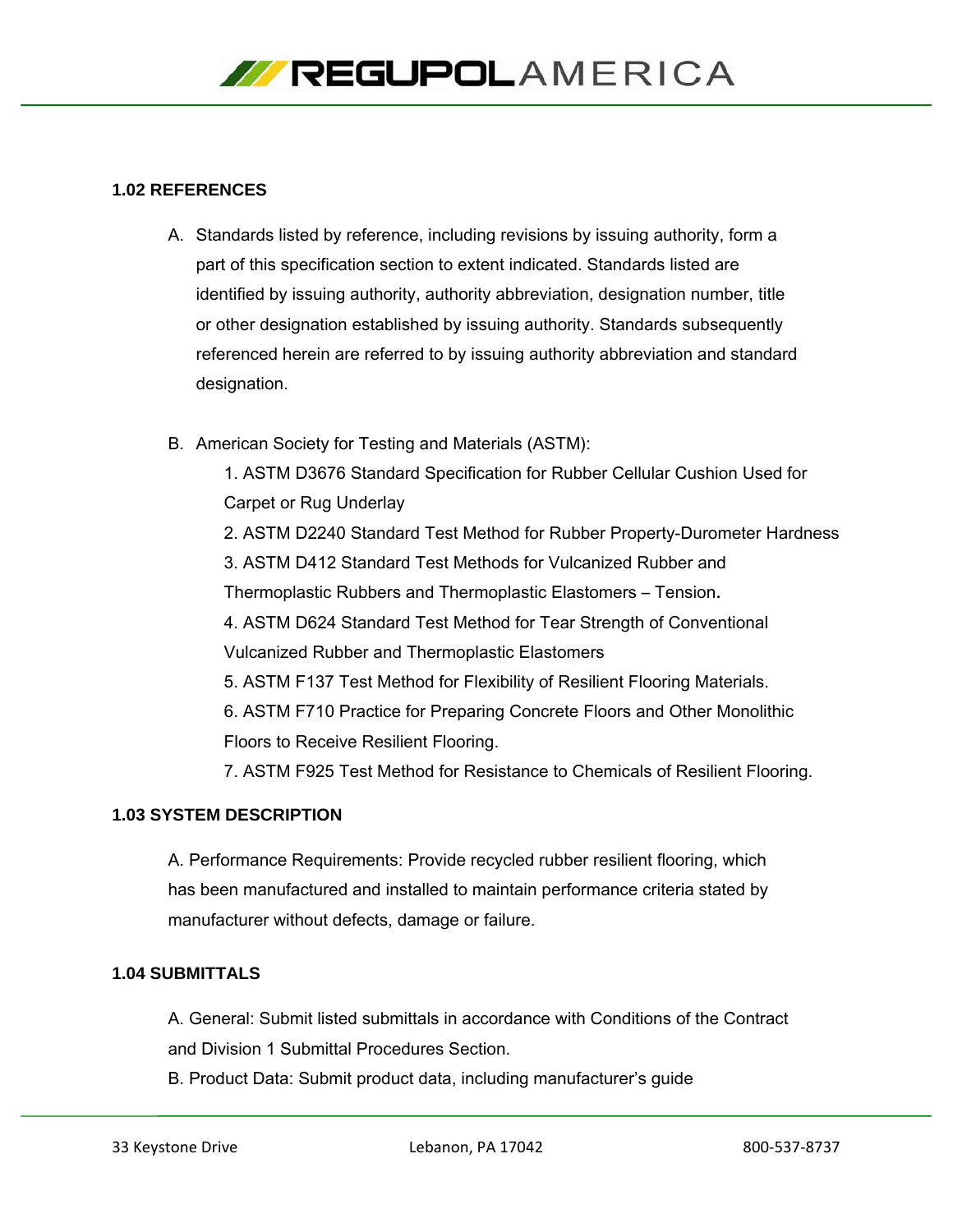

specifications product sheet, for specified products.

C. Shop Drawings: Submit shop drawings showing layout, profiles and product components, including anchorage, accessories, finish colors, patterns and textures.

D. Samples: Submit selection and verification samples for finishes, colors and textures.

E. Quality Assurance Submittals: Submit the following:

1. Test Reports: Certified test reports showing compliance with specified performance characteristics and physical properties.

2. Certificates: Product certificates signed by manufacturer certifying materials comply with specified performance characteristics and criteria and physical requirements.

3. Manufacturer's Instructions: Manufacturer's installation instructions.

**Specifier Note:** Coordinate paragraph below with Part 3 Field Quality Requirements Article herein. Retain or delete as applicable.

4. Manufacturer's Field Reports: Manufacturer's field reports specified herein.

F. Closeout Submittals: Submit the following:

1. Operation and Maintenance Data: Operation and maintenance data for Installed products in accordance with Division 1 Closeout Submittals (Maintenance Data and Operational Data) Section. Include methods for maintaining installed products and precautions against cleaning materials and methods detrimental to finishes and performance.

2. Warranty: Warranty documents specified herein.

### **1.05 QUALITY ASSURANCE**

A. Qualifications:

1. Installer Qualifications: Installer experienced in performing work of this section who has specialized in installation of work similar to that required for this project.

**Specifier Note:** Retain paragraph below to suit project requirements; otherwise, delete paragraph below.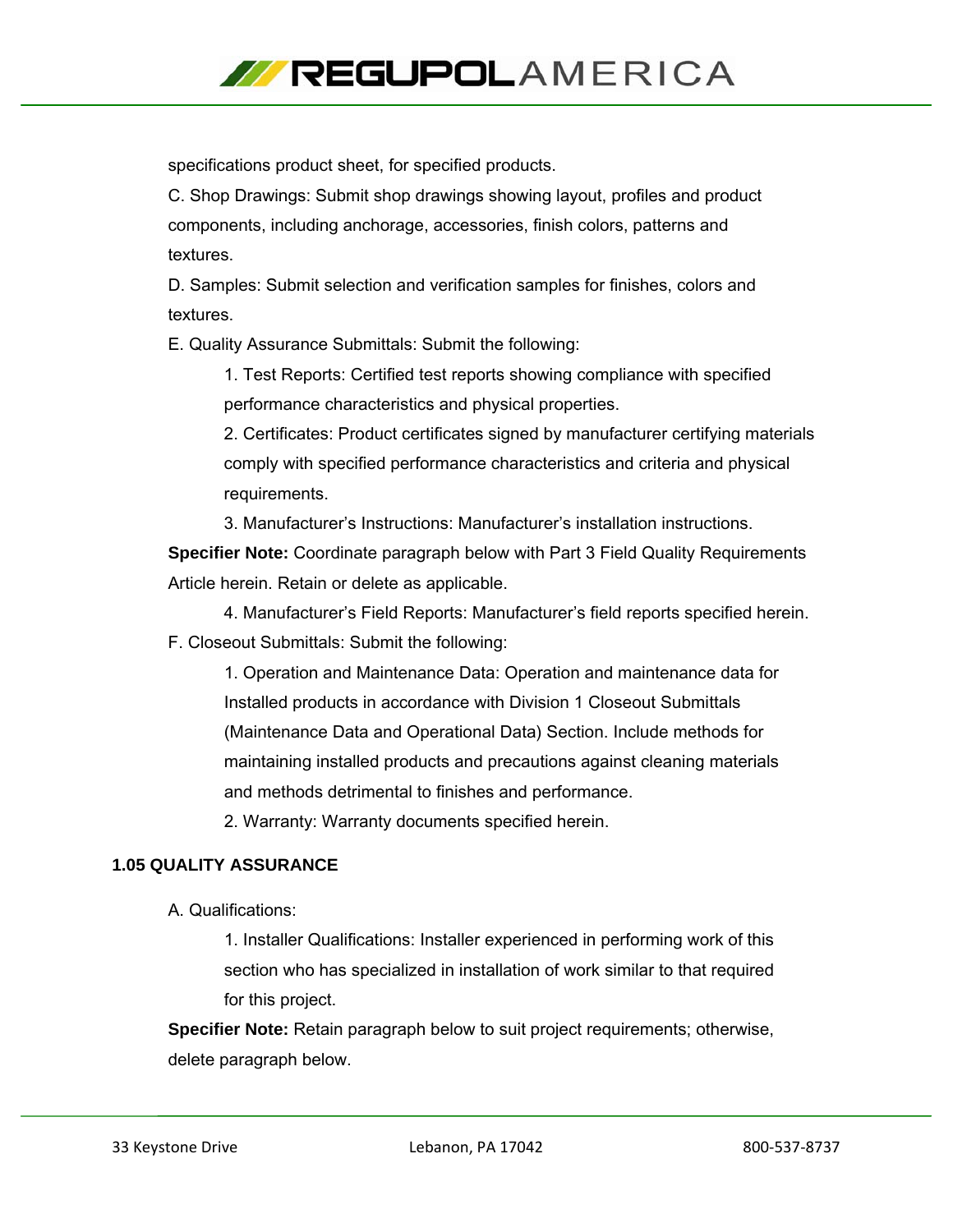

a. Certificate: When requested, submit certificate indicating qualification. 2. Manufacturer's Qualifications: Manufacturer capable of providing field service representation during construction and approving application method.

**Specifier Note:** Paragraph below should list obligations for compliance with specific code requirements particular to this section. General statements to comply with a particular code are typically addressed in Conditions of Contract and Division 1 Regulatory Requirements Section. Repetitive statements should be avoided.

B. Regulatory Requirements: [Specify applicable requirements of regulatory agencies.].

C. Mock-Ups: Install at project site a job mock-up using acceptable products and manufacturer-approved installation methods. Obtain Owner's and Architect's acceptance of finish color, texture and pattern, and workmanship standard. Comply with Division 1 Quality Control (Mock-Up Requirements) Section.

**Specifier Note:** Edit paragraph below to specify mock-up size.

1. Mock-Up Size: [Specify mock-up size.].

2. Maintenance: Maintain mock-up during construction for workmanship comparison; remove and legally dispose of mock-up when no longer required.

3. Incorporation: Mock-up may be incorporated into final construction upon Owner's approval.

D. Pre-installation Meetings: Conduct pre-installation meeting to verify project requirements, substrate conditions, manufacturer's instructions and manufacturer's warranty requirements. Comply with Division 1 Project Management and Coordination (Project Meetings) Section. E. Pre-installation Testing: Conduct pre-installation testing as follows: [Specify

substrate testing; consult with flooring manufacturer.].

## **1.06 DELIVERY, STORAGE & HANDLING**

A. General: Comply with Division 1 Product Requirements Sections.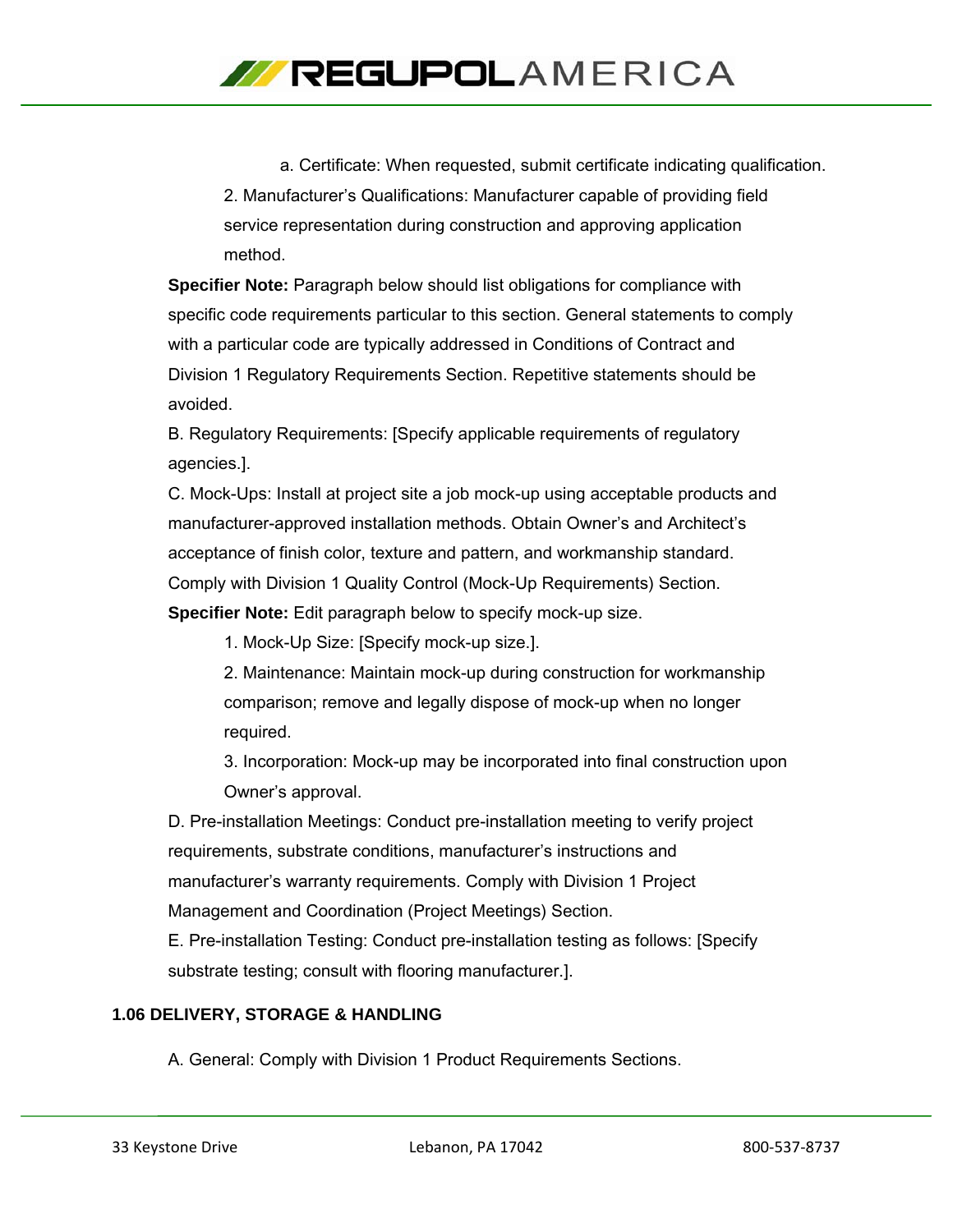

B. Ordering: Comply with manufacturer's ordering instructions and lead time requirements to avoid construction delays.

C. Delivery: Deliver materials in manufacturer's original, unopened, undamaged containers with identification labels intact.

D. Storage and Protection: Store materials at temperature and humidity conditions recommended by manufacturer and protect from exposure to harmful weather conditions.

#### **1.07 PROJECT CONDITIONS**

A. Temperature Requirements: Maintain air temperature in spaces where products will be installed for time period before, during and after installation as recommended by manufacturer.

B. Field Measurements: Verify actual measurements/openings by field measurements before fabrication; show recorded measurements on shop drawings. Coordinate field measurements and fabrication schedule with construction progress to avoid construction delays.

**Specifier Note:** Coordinate article below with Conditions of the Contract and with Division 1 Closeout Submittals (Warranty) Section.

#### **1.08 WARRANTY**

A. Project Warranty: Refer to Conditions of the Contract for project warranty provisions.

B. Manufacturer's Warranty: Submit, for Owner's acceptance, manufacturer's standard warranty document executed by authorized company official.

Manufacturer's warranty is in addition to and not a limitation of, other rights Owner may have under Contract Documents.

**Specifier Note:** Coordinate paragraph below with manufacturer's warranty requirements.

1. Warranty Period: [Specify term.] years commencing in Date of Substantial Completion.

#### **1.09 MAINTENANCE**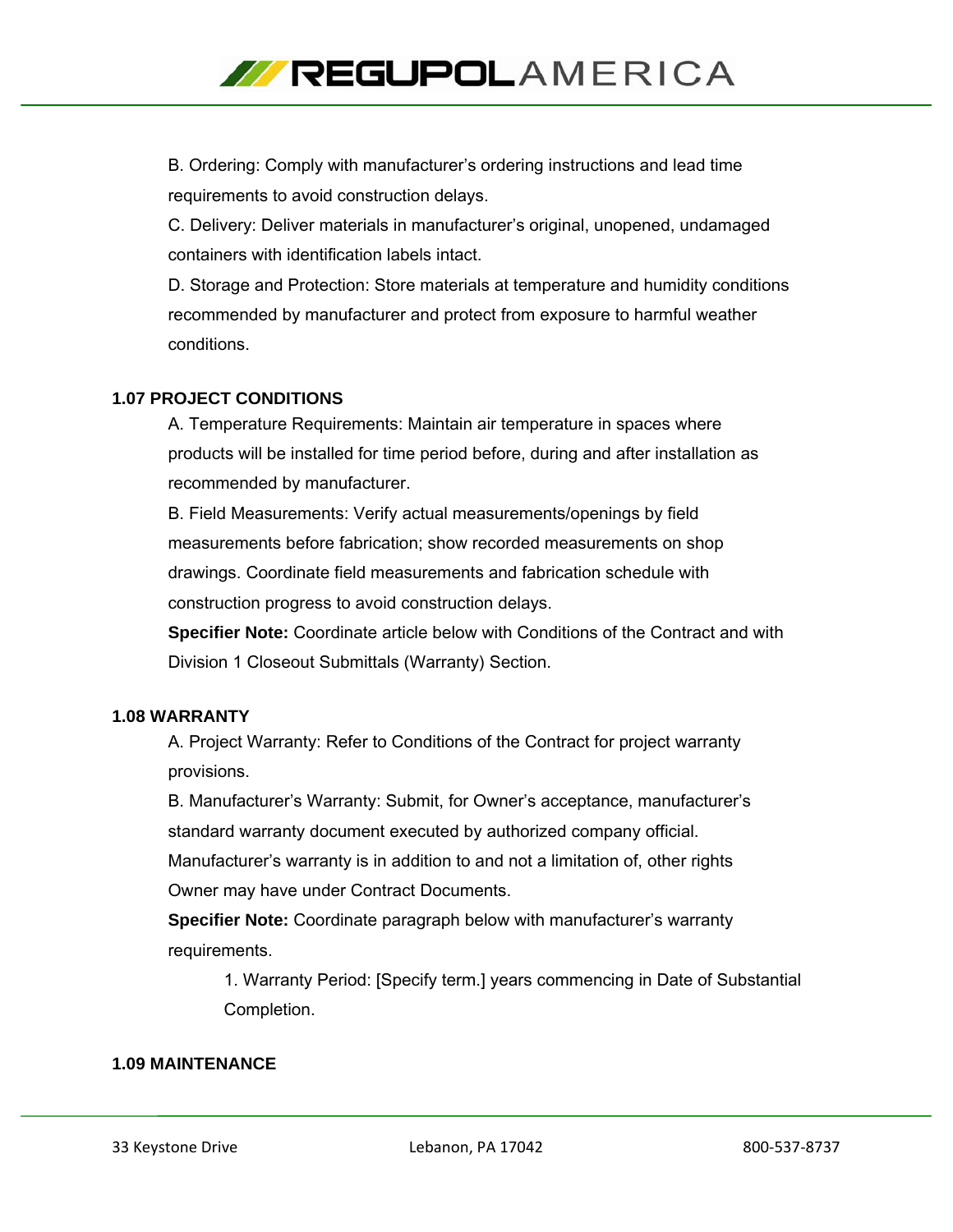

A. Extra Materials: Deliver to Owner extra materials from same production run as products installed. Package products with protective covering and identify with descriptive labels. Comply with Division 1 Closeout Submittals (Maintenance Materials) Section.

**Specifier Note:** Revise paragraph below specifying size and percentage as required for project.

1. Quantity: Furnish quantity of recycled rubber flooring units equal to [Specify %.] of amount installed.

2. Delivery, Storage and Protection: Comply with Owner's requirements for delivery, storage and protection of extra materials.

## **PART 2 – PRODUCTS**

**Specifier Note:** Retain article below for proprietary method specification. Add product attributes, performance characteristics, material standards, and descriptions as applicable. Use of such phrases as "or equal" or "or approved equal" or similar phrases may cause ambiguity in specifications. Such phrases require verification (procedural, legal and regulatory) and assignment of responsibility for determining "or equal" products.

## **2.01 Regupol® Aktiv – Sports & Fitness Surfaces**

- A. Manufacturer: Regupol America LLC
	- 1. Contact: 33 Keystone Drive, Lebanon, PA 17042; Telephone: (800) 537-8737,
	- (717) 675-2198, Fax: (717) 675-2199; www.regupolamerica.com

B. Proprietary Product(s): Regupol® Aktiv, manufactured by Regupol America LLC, for sports, fitness & commercial flooring applications.

- 1. Regupol® Aktiv 10000 Series recycled rubber resilient [sheet] flooring
- 2. Regupol® Aktiv 20000 Series recycled rubber resilient [sheet] flooring
- 3. Regupol® Aktiv 35000 Series recycled rubber resilient [sheet] flooring
- 4. Regupol® Aktiv 95000 Series recycled rubber resilient [sheet] flooring
- 2. Regupol® PU350 one-component polyurethane adhesive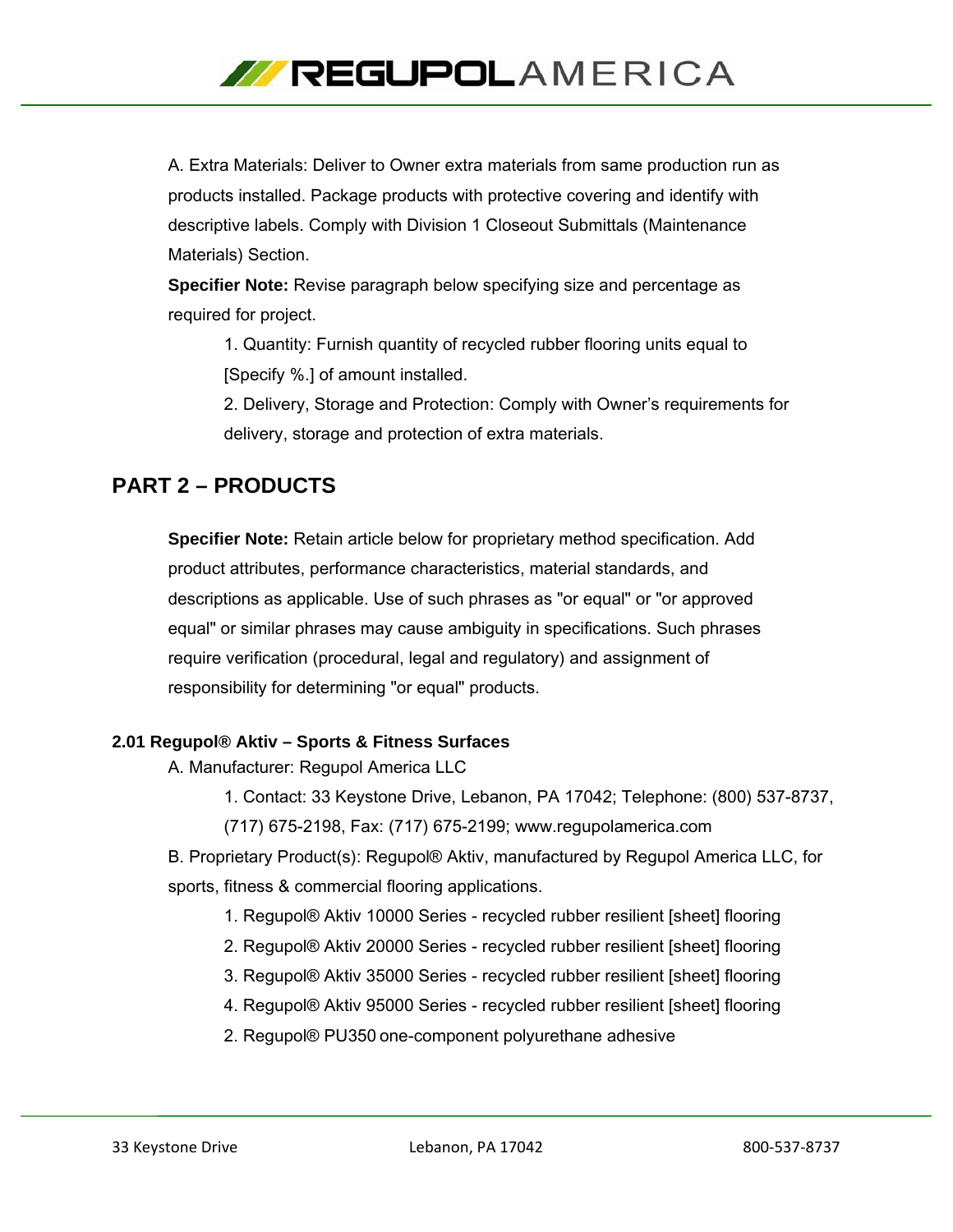

**Specifier Note:** Below Regupol® Aktiv products for fitness and sports surfacing combine quality recycled SBR tire rubber and recycled EPDM flecks. Regupol® Aktiv-Sports & Fitness Surfaces, available in 27 colors, is a single-ply non-laminated surface with high slip resistance, durability, cushioned resilience,stain resistance and consistent color (no wear layer).

C. Regupol® Aktiv 10000 Series- Sports & Fitness Surfaces:

1. Roll Dimension [48" (1219 mm) x 1/4" (6 mm) standard,];

[48" (1219 mm) x 3/8" (9 mm) standard].

- a. Roll Weight [Specify 1.35 lb/ft<sup>2</sup> (6.59 kg/m<sup>2</sup>); or 2.0 lb/ft<sup>2</sup> (9.77 kg/m<sup>2</sup>)].
- b. Roll Length: [Specify roll length].
- c. Standard Tolerances
	- 1. Roll Width +1/2" -0"
	- 2. Roll Length +1% -0"
	- 3. Thickness +.3 mm -.3 mm

2. Colors: [Specify color from manufacturer's standard color selection 10000 Series.].

- 3. Product Testing:
	- a. Density, (ASTM D3676), 60 pcf.
	- b. Hardness, (ASTM D2240 Shore A), 60 +/- 5
	- c. Tear Strength, (ASTM D624), 80 pli min.
	- d. Elongation, (ASTM D412), >145%
	- e. Tensile Strength, (ASTM D412), >220 PSI
	- f. Flexibility, 1/4-inch mandrel (ASTM F137): pass.
	- g. Chemical Resistance (ASTM F925):
		- 1. 5% Acetic Acid: No Change
		- 2. 70% Isopropyl Alcohol: No Change
		- 3. 5% Sodium Hydroxide: No Change
		- 4. 5% Hydrochloric Acid: No Change
		- 5. 5% Ammonia: No Change
		- 6. Bleach: No Change
		- 7. 5% Phenol: No Change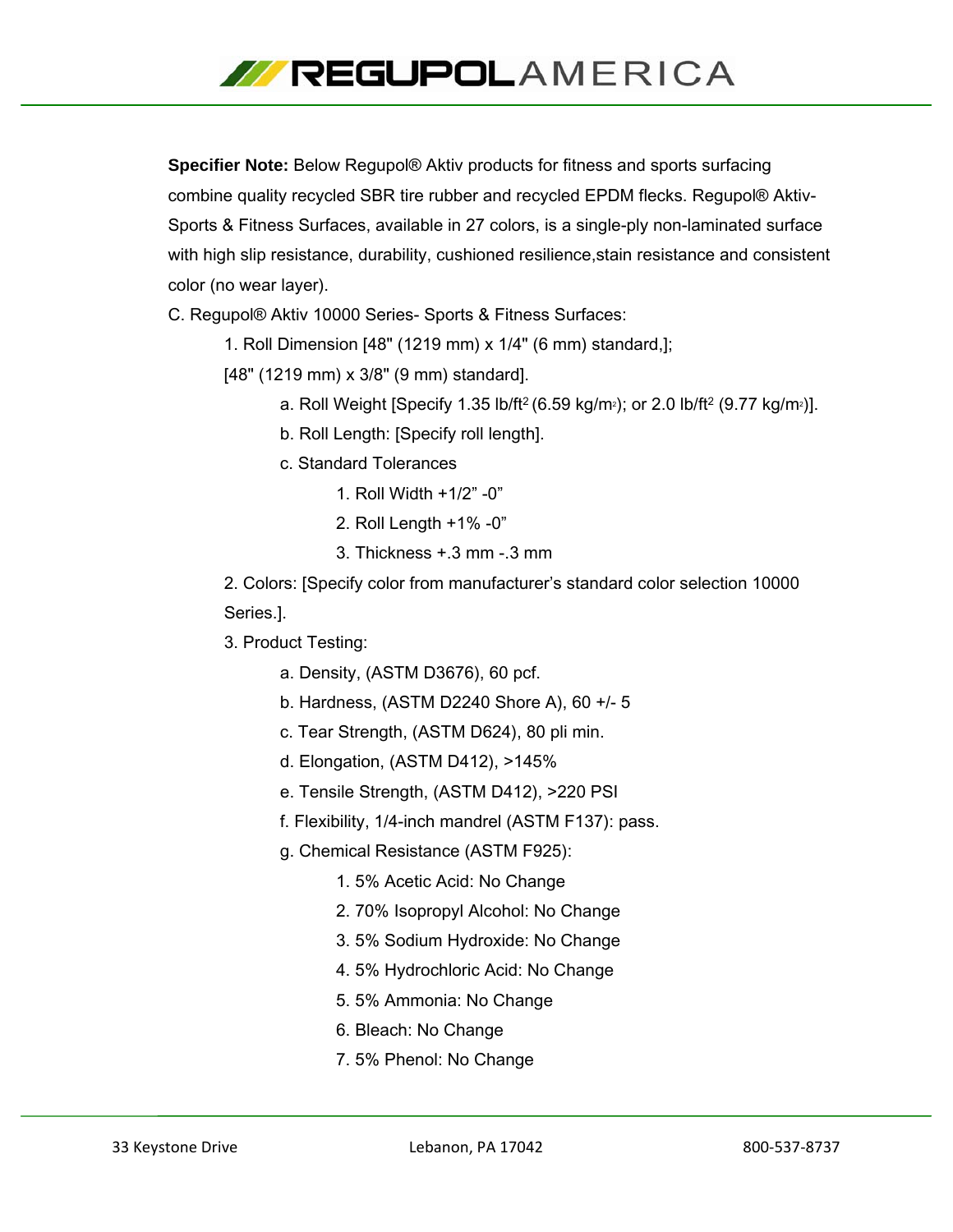

### 8. Sulfuric Acid: No Change

**Specifier Note:** Edit article below to suit project requirements. If substitutions are permitted, edit text below. Add text to refer to Division I Project Requirements (Product Substitutions Procedures) Section.

D. Regupol® Aktiv 20000 Series- Sports & Fitness Surfaces:

- 1. Roll Dimension [48" (1219 mm) x 3/8" (9 mm) standard].
	- a. Roll Weight [Specify 2.0 lb/ft2 (9.77 kg/m2)].
	- b. Roll Length: [Specify roll length].
	- c. Standard Tolerances
		- 1. Roll Width +1/2" -0"
		- 2. Roll Length +1% -0"
		- 3. Thickness +.3 mm -.3 mm

2. Colors: [Specify color from manufacturer's standard color selection 20000 Series.].

3. Product Testing:

a. Density, (ASTM D3676), 60 pcf.

- b. Hardness, (ASTM D2240 Shore A), 60 +/- 5
- c. Tear Strength, (ASTM D624), 80 pli min.
- d. Elongation, (ASTM D412), >145%
- e. Tensile Strength, (ASTM D412), >220 PSI
- f. Flexibility, 1/4-inch mandrel (ASTM F137): pass.
- g. Chemical Resistance (ASTM F925):
	- 1. 5% Acetic Acid: No Change
	- 2. 70% Isopropyl Alcohol: No Change
	- 3. 5% Sodium Hydroxide: No Change
	- 4. 5% Hydrochloric Acid: No Change
	- 5. 5% Ammonia: No Change
	- 6. Bleach: No Change
	- 7. 5% Phenol: No Change
	- 8. Sulfuric Acid: No Change

**Specifier Note:** Edit article below to suit project requirements. If substitutions are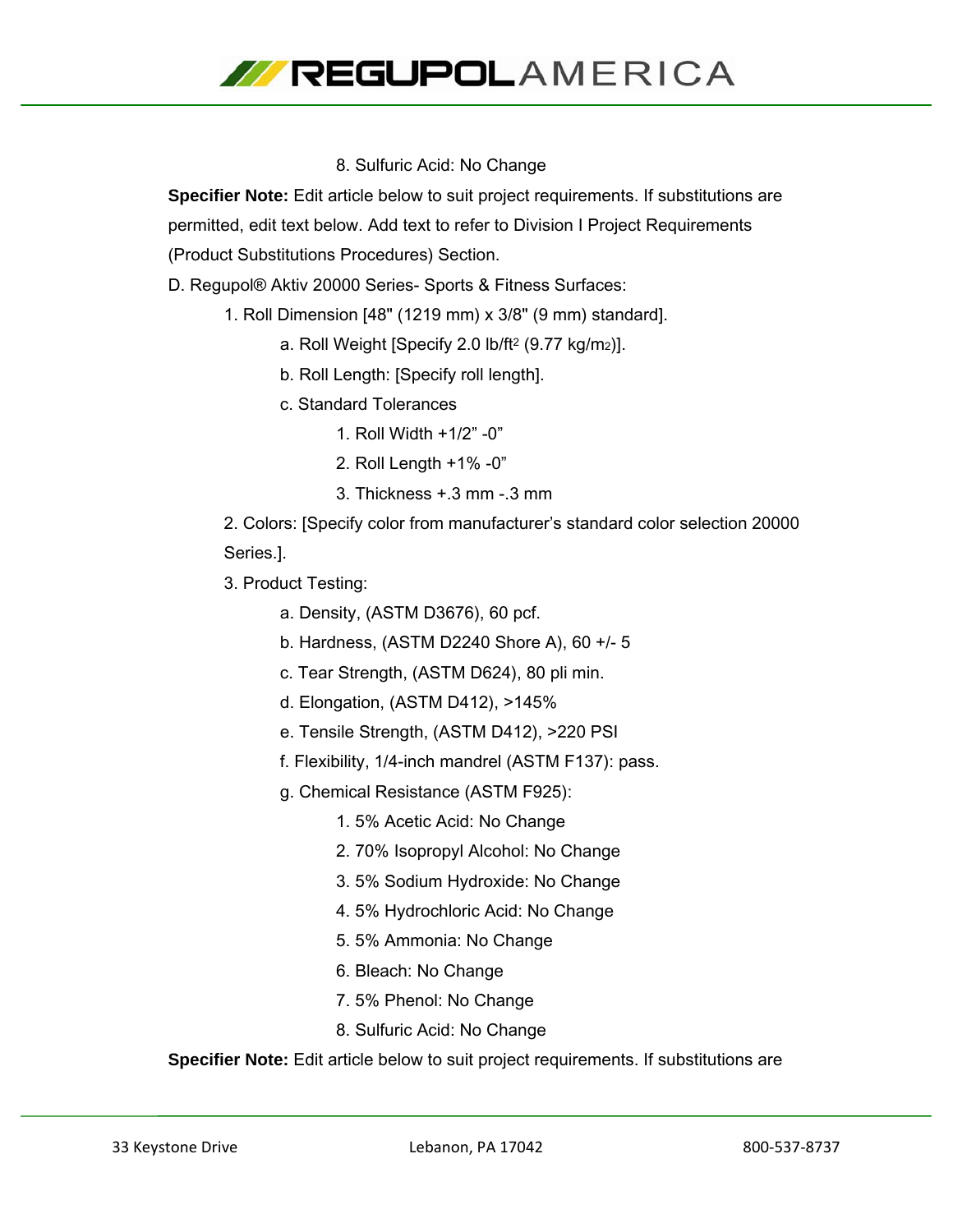

permitted, edit text below. Add text to refer to Division I Project Requirements (Product Substitutions Procedures) Section.

E. Regupol® Aktiv 35000 Series- Sports & Fitness Surfaces:

- 1. Roll Dimension [48" (1219 mm) x 3/8" (9 mm) standard].
	- a. Roll Weight [Specify 2.0 lb/ft $2$  (9.77 kg/m<sup>2</sup>)].
	- b. Roll Length: [Specify roll length].
	- c. Standard Tolerances
		- 1. Roll Width +1/2" -0"
		- 2. Roll Length +1% -0"
		- 3. Thickness +.3 mm -.3 mm

2. Colors: [Specify color from manufacturer's standard color selection 35000 Series.].

- 3. Product Testing:
	- a. Density, (ASTM D3676), 60 pcf.
	- b. Hardness, (ASTM D2240 Shore A), 60 +/- 5
	- c. Tear Strength, (ASTM D624), 80 pli min.
	- d. Elongation, (ASTM D412), >145%
	- e. Tensile Strength, (ASTM D412), >220 PSI
	- f. Flexibility, 1/4-inch mandrel (ASTM F137): pass.
	- g. Chemical Resistance (ASTM F925):
		- 1. 5% Acetic Acid: No Change
		- 2. 70% Isopropyl Alcohol: No Change
		- 3. 5% Sodium Hydroxide: No Change
		- 4. 5% Hydrochloric Acid: No Change
		- 5. 5% Ammonia: No Change
		- 6. Bleach: No Change
		- 7. 5% Phenol: No Change
		- 8. Sulfuric Acid: No Change

**Specifier Note:** Edit article below to suit project requirements. If substitutions are permitted, edit text below. Add text to refer to Division I Project Requirements (Product Substitutions Procedures) Section.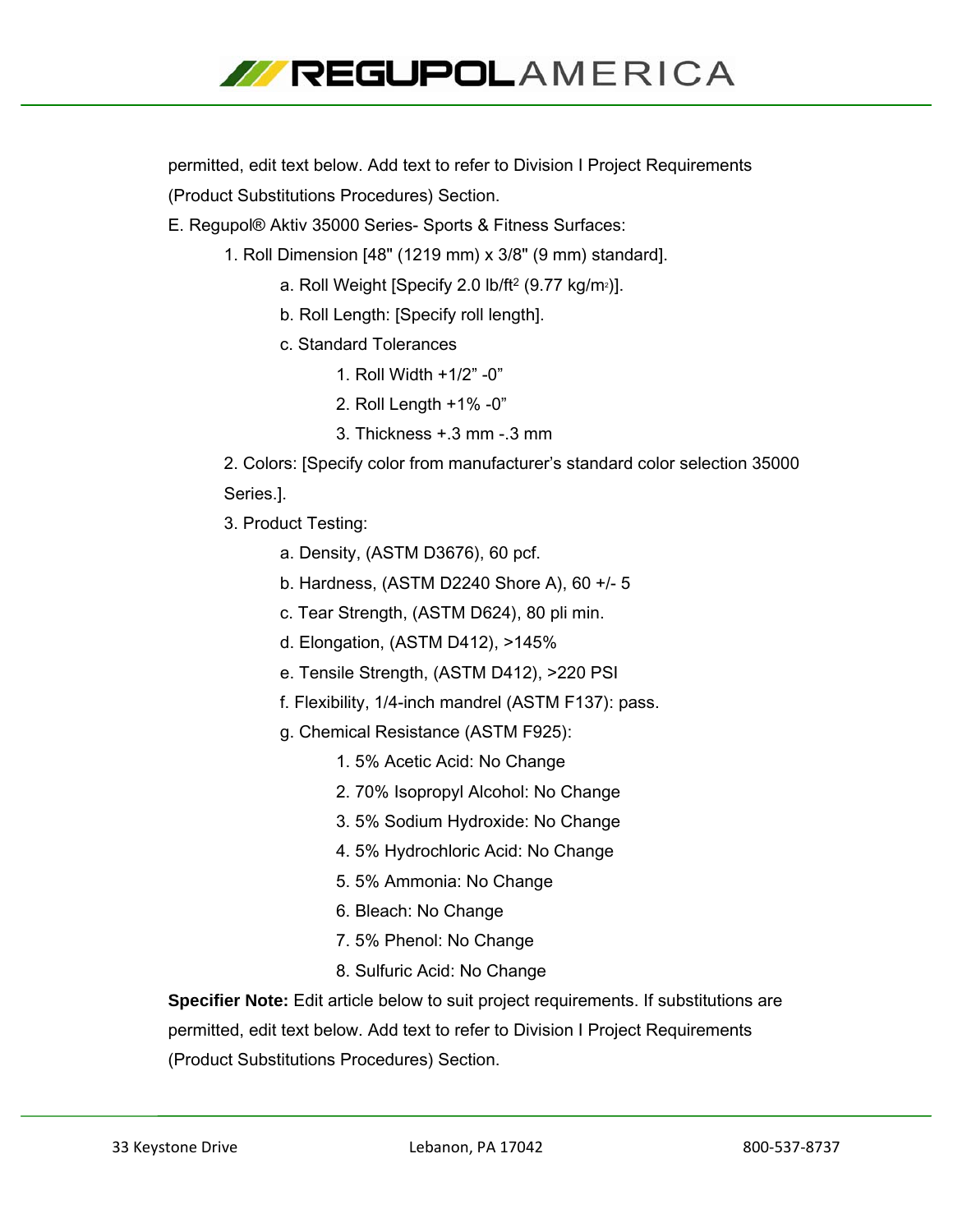

F. Regupol® PU350 one-component polyurethane adhesive

1. Product Name: The one-part urethane adhesive under this specification shall be Regupol® America's –Regupol® PU350 one-component polyurethane adhesive.

2. Material: Regupol® PU350 is a trowel grade, one-component moisture cured polyurethane, waterproof structural adhesive with vapor reducing characteristics.

- 3. Adhesive Type: one-component polyurethane
- 4. Adhesive Cure System: moisture cured
- 5. Weight: 5 gallon pail- 60 lbs, 2-1/2 gallon pail- 31 lbs
- 6. Color: Light Brown
- 7. VOC Content: 0.38 lbs/gal (45 g/L)
- 8. Freeze/Thaw: stable
- 9. Application Temperature: 40° F 100° F
- 10. Calcium Chloride Test (ASTM F1869): Maximum 3.0 lbs per 1,000

sq./ft 24Hrs.

- 11. Flashpoint: > 200° F
- 12. Shelf Life: 12 months
- 13. Working Time: 45-60 minutes
- 14. Trowel: 1/16" square notched trowel
- 15. Coverage Rate: 95 ft2 per gallon (1/16" square notched trowel)
- 16. SCAQMD Rule #1168: .38 lbs./gal.

#### **2.02 PRODUCT SUBSTITUTIONS**

A. Substitutions: No substitutions permitted.

## **2.03 RELATED MATERIALS**

A. Related Materials: Refer to other sections listed in Related Sections paragraph herein for related materials.

#### **2.04 SOURCE QUALITY**

A. Source Quality: Obtain recycled rubber resilient flooring materials from a single manufacturer.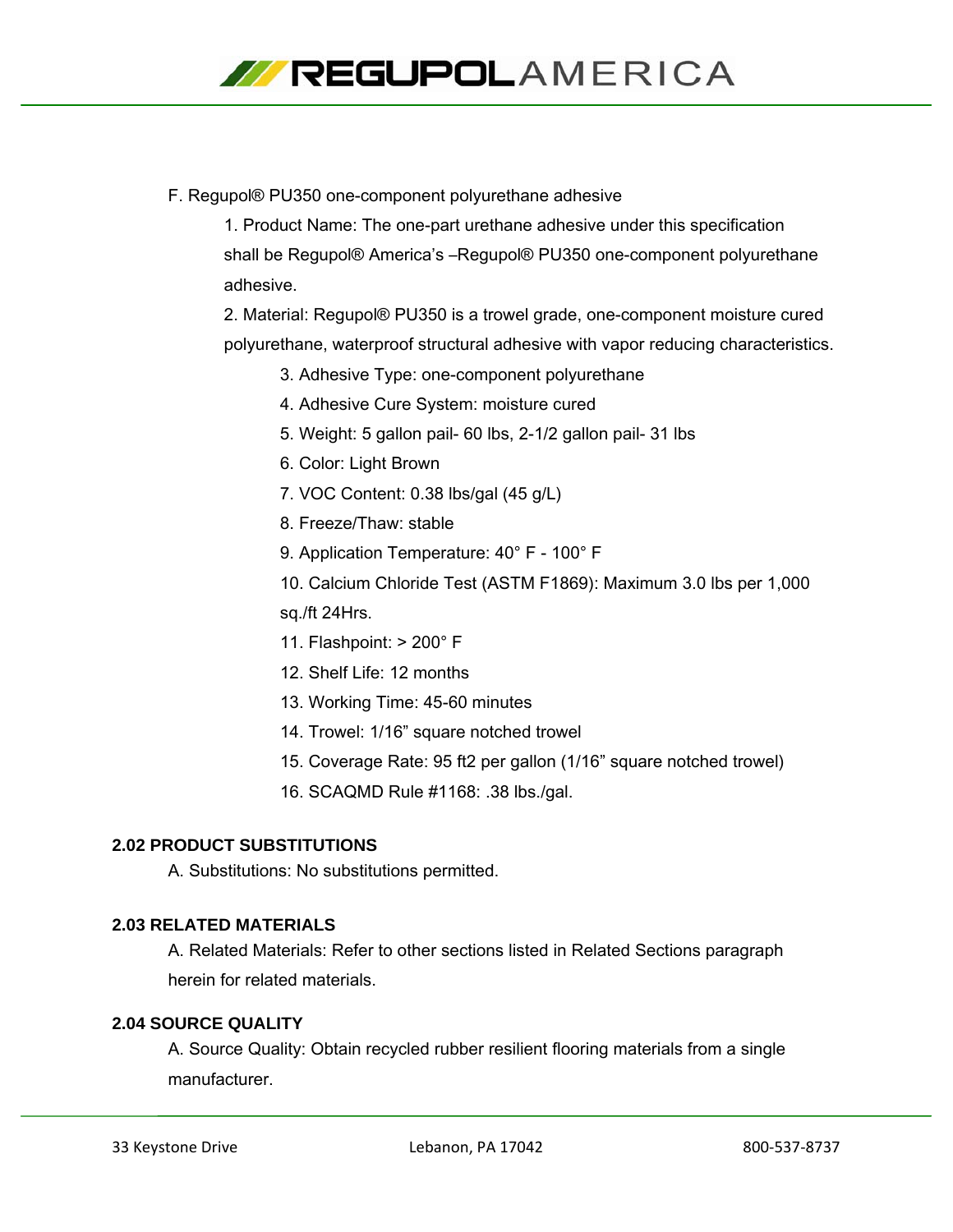

## **PART 3 – EXECUTION**

**Specifier Note:** Revise article below to suit project requirements and specifier's practice.

## **3.01 MANUFACTURER'S INSTRUCTIONS**

A. Compliance: Comply with manufacturer's product data, including product technical bulletins, product catalog installation instructions and product carton instructions for installation.

## **3.02 EXAMINATION**

A. Site Verification of Conditions: Verify substrate conditions, which have been previously installed under other sections, are acceptable for product installation in accordance with manufacturer's instructions.

## **3.03 PREPARATION**

A. Surface Preparation: [Specify applicable product preparation requirements.]. **Specifier Note:** Coordinate article below with manufacturer's recommended installation details and requirements.

## **3.04 INSTALLATION/APPLICATION/CONSTRUCTION**

A. Recycled Rubber Flooring Installation: Comply with Regupol® Aktiv Technical Manual for installation procedures and techniques.

B. Finish Color/Textures/Patterns: [Specify installation finishes coordinated with finishes specified in Part 2 Products.].

C. Related Products Installation: Refer to other sections listed in Related Sections paragraph herein for related products installation.

## **3.05 FIELD QUALITY REQUIREMENTS**

**Specifier Note:** Edit paragraph below. Establish number and duration of periodic site visits with Owner and manufacturer, and specify below. Consult with manufacturer for services required. Coordinate paragraph below with Division 1 Quality Assurance Section and Part 1 Quality Assurance Submittals herein. Delete if manufacturer's field service not required.

A. Manufacturer's Field Services: Upon Owner's request, provide manufacturer's field service consisting of product use recommendations and periodic site visit